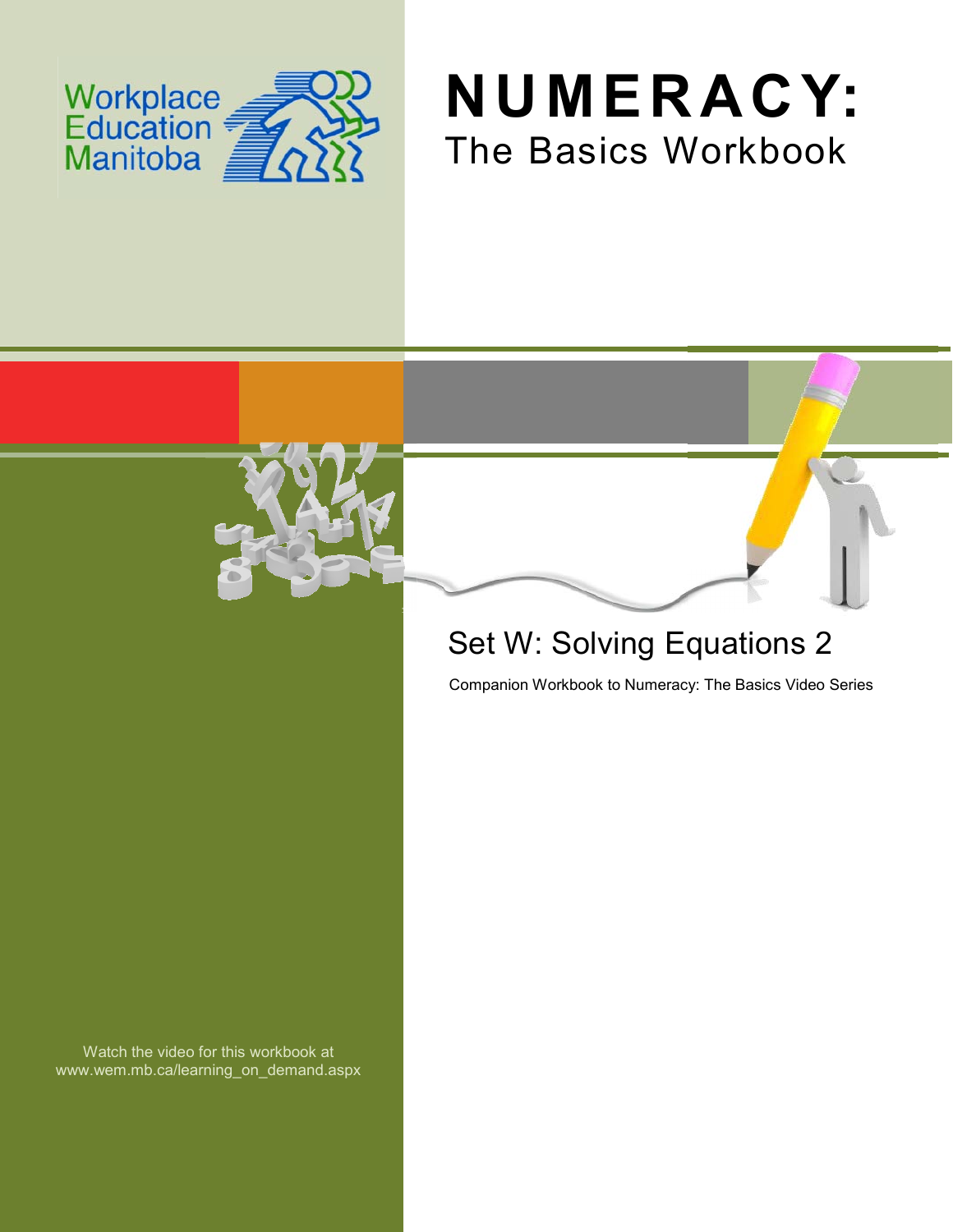Workplace Education Manitoba would like to express appreciation to the following for supporting the development of this curriculum:

> The Government of Canada Human Resource Skills Development Canada (HRSDC)

> > and

The Manitoba Government Industry Workforce Development (IWD), Entrepreneurship, Training and Trade (ETT)

Workplace Education Manitoba would also like to thank the individuals from across Manitoba who provided consultation, content, and feedback.

> For more information, visit [www.wem.mb.ca](http://www.wem.mb.ca/) or contact the Project Coordinator Lindsay Laidlaw at [info@wem.mb.ca](mailto:info@wem.mb.ca)

Workplace Education Manitoba 1000 Waverley Street Winnipeg, MB, R3T 0P3

©Workplace Education Manitoba, 2012

All rights reserved; no part of this publication may be reproduced, stored in a retrieval system, or transmitted in any form by any means, electronic, mechanical, photocopying, recording, or otherwise without

prior written permission of the Publishers. This manual may not be lent, resold, hired out or otherwise disposed by way of trade in any form of binding or cover than that which it is published, without the prior consent of the Publishers.



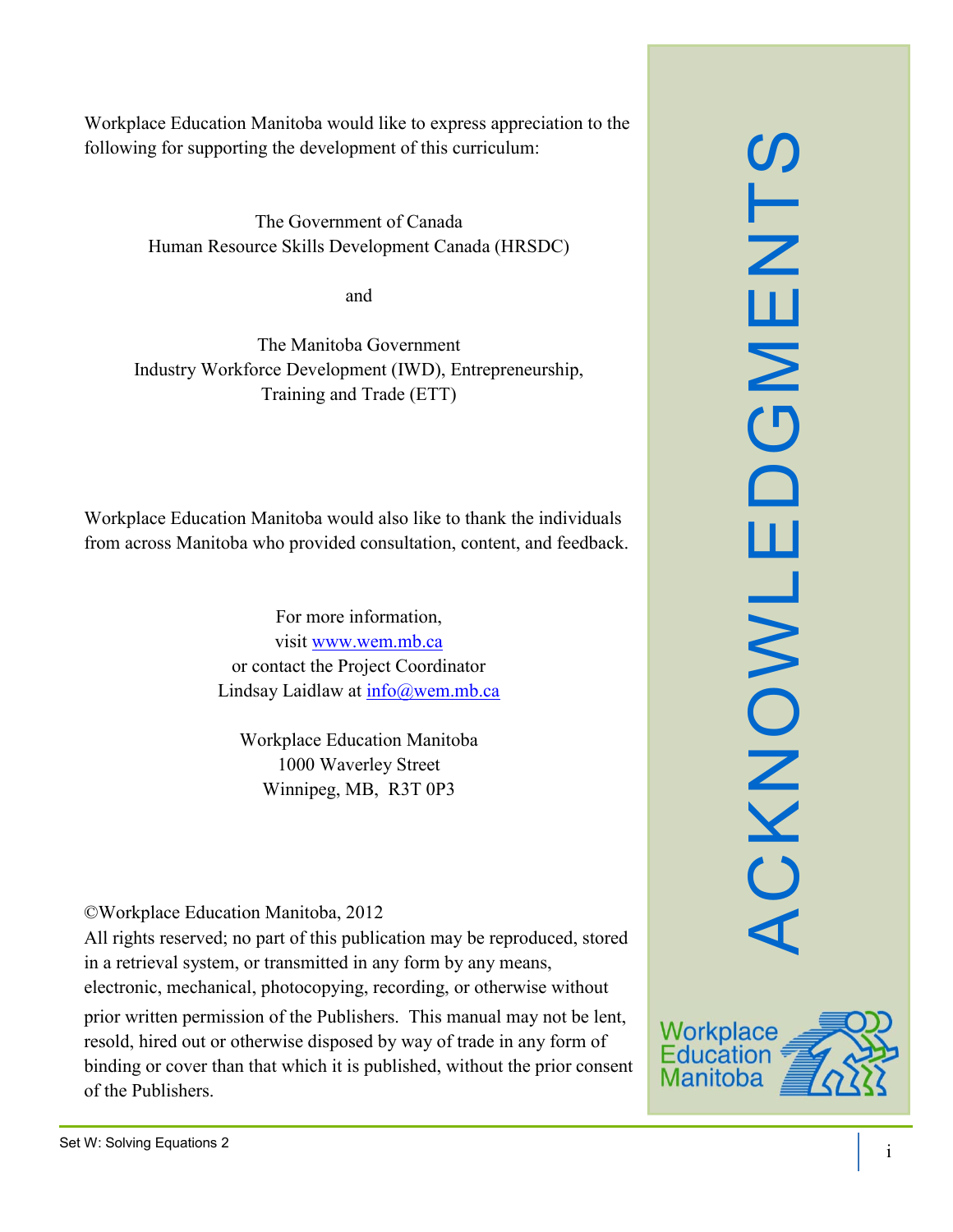### **INTRODUCTION**

#### **What is Numeracy: The Basics Workbook?**

This workbook is intended to accompany Workplace Education Manitoba's (WEM) Numeracy: The Basics Video Series, a set of 50 videos that explain essential numeracy concepts.

The refresher videos cover 25 critical numeracy topics, each broken into concept and practice.

The video series and accompanying downloadable workbooks can be found on the WEM website at [http://www.wem.mb.ca/learning\\_on\\_demand.aspx](http://www.wem.mb.ca/learning_on_demand.aspx)

These Numeracy: The Basics workbooks provide an opportunity for additional skill-building practice.

#### **Numeracy: The Basics topics are:**

- Order of Operations 1
- Order of Operations 2
- Adding & Subtracting Fractions 1
- Adding & Subtracting Fractions 2
- Multiplying & Dividing Fractions
- $\bullet$  Mixed & Improper Fractions
- Operations with Mixed Fractions 1
- Operations with Mixed Fractions 2
- Operations with Mixed Fractions 3
- Adding & Subtracting Decimals
- Multiplying Decimals
- Dividing Decimals
- Order of Operations & Decimals
- Decimals, Fractions & Percent 1
- Decimals, Fractions & Percent 2
- Imperial Conversions
- Metric Conversions
- Metric and Imperial Conversions
- Geometry  $1 -$  Perimeter
- Geometry  $2 Area$
- Geometry 3- Volume
- Solving Equations 1
- Solving Equations 2
- Ratio & Proportion
- Averages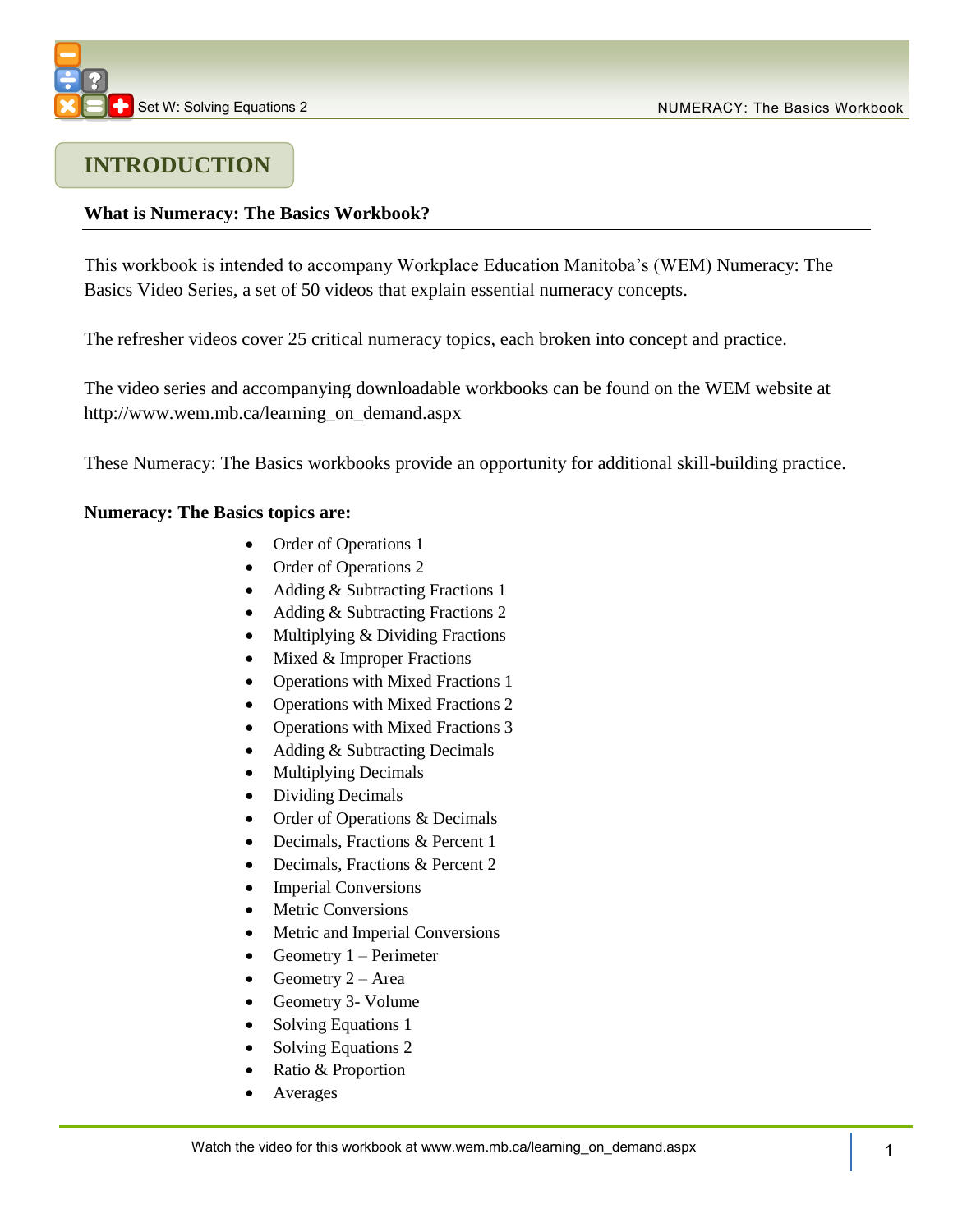

## **SOLVING EQUATIONS 2**

This workbook contains five skill-building practice sections. Solutions can be found at the end of the workbook.

#### **Practice Section A**

Solve each of the following equations for the variable 'x'. Express each answer to 2 decimal places if decimals are given in the question. Otherwise, leave your answer in the form of a fraction.

1.  $2x + 3.5 = 0.5 + 9$   $=$ 2.  $0.3x = 10$   $=$ 3.  $2x = 0.39x + 1$ 4.  $0.75 + 3x = 3(2x + 1) - 4$   $=$ 5.  $2x+3(2x+4)=9+3\frac{7}{8} \div \frac{1}{2}$  $rac{1}{8} \div \frac{1}{3}$  $x+3(2x+4)=9+3\frac{7}{8}+\frac{1}{2}$ 6.  $1\frac{1}{2}x+3\frac{7}{8}\left(2x+\frac{1}{2}\right)=6$  $\frac{x+3}{8}$  $\left(\frac{2x+2}{2}\right)$  $x+3\frac{7}{8}\left(2x+\frac{1}{2}\right)=6$ = 7.  $2\frac{3}{4}\left(1\frac{5}{8}+2.5x\right)=2-(x+3)$  $rac{3}{4}$   $rac{1}{8}$  $\left(1\frac{5}{8} + 2.5x\right) = 2 - (x + 3)$ = 8.  $\frac{\lambda}{2} + 3 = 11$ 3  $\frac{x}{2} + 3 = 11$ 9.  $\frac{3x}{5} - 2 = 5$ 5  $\frac{x}{x} - 2 = 5$ 10.  $7 + 2x = \frac{\lambda}{2} + 2$ 3  $x + 2x = \frac{x}{2} + 2x$ 11.  $3x - \frac{13}{11} = \frac{x}{2} + 2$ 16 8  $x - \frac{13}{16} = \frac{x}{2} + 2$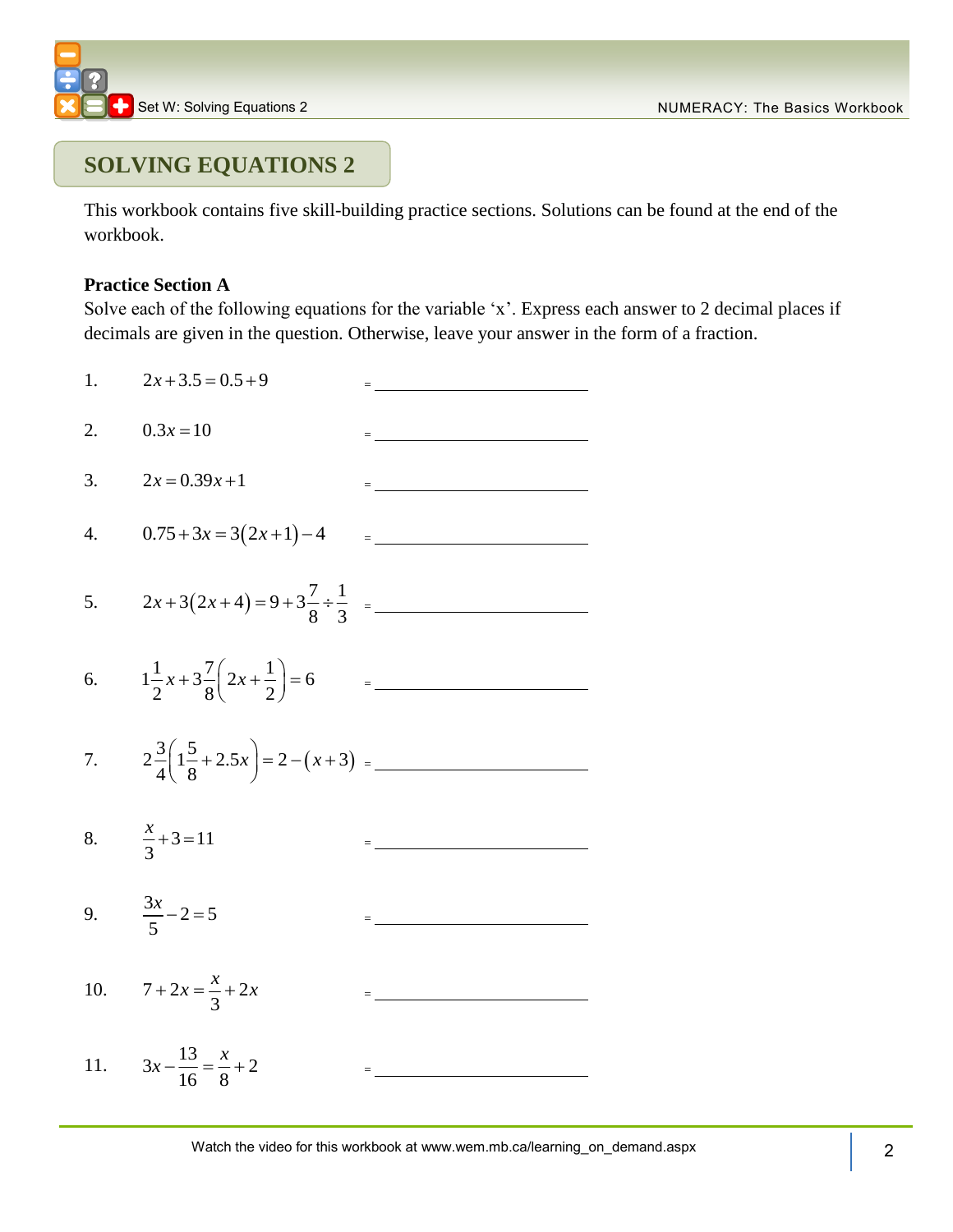



#### **Practice Section B**

Solve each of the following equations for the variable 'x'. Express each answer as a fraction when necessary.

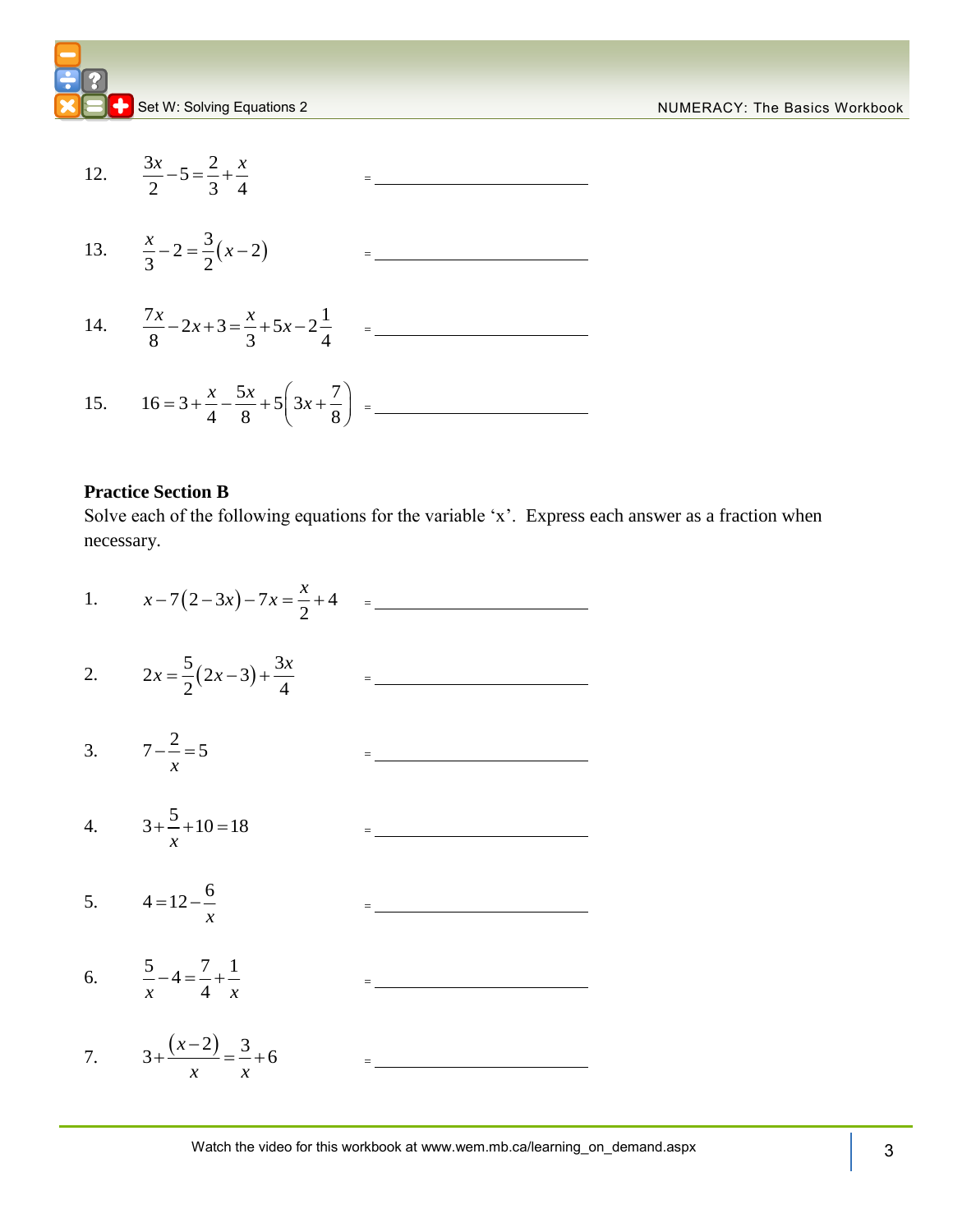



#### **Practice Section C**

5.

Solve each of the following equations for the variable 'x'. Express each answer as a fraction when necessary.

1. 
$$
3+x-2(1-x)+5(2x+4)-15=0
$$
 = \_\_\_\_\_\_  
\n2.  $\frac{7}{4}-2\frac{1}{2}\left(1\frac{3}{8}-\frac{1}{2}x\right) = x-3+\frac{1}{4}(4x+1)$  = \_\_\_\_\_\_  
\n3.  $7+3x \div \frac{1}{2} + x-2(3-2x) + 3\frac{1}{4}(x+1) = 1$  = \_\_\_\_\_\_  
\n4.  $4x+\frac{3(x-1)}{2} + x-\frac{2(x+3)}{5} = 6x$  = \_\_\_\_\_\_  
\n5.  $4+2(x+1)-\frac{x}{2}+20\% \times 20 = 3(1-x)+2$  = \_\_\_\_\_\_  
\n6.  $4+2(x+1)-\frac{x}{2}+20\% \times 20 = 3(1-x)+2$  = \_\_\_\_\_\_  
\n7.  $4+2(x+1)-\frac{x}{2}+20\% \times 20 = 3(1-x)+2$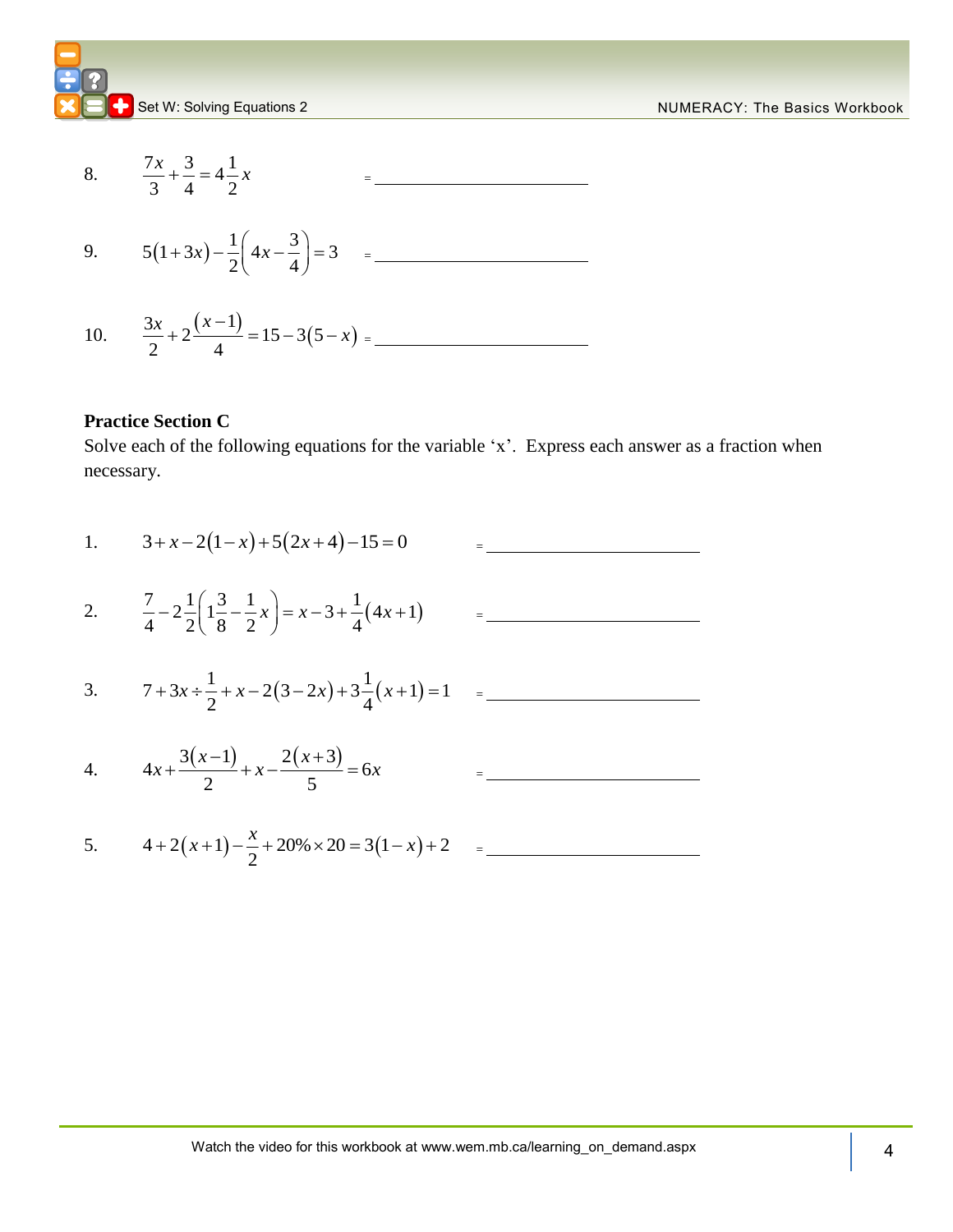

#### **Practice Section D**

In this section, solutions for the practice questions contain commonly-made errors. For each question, circle the error(s) and give a correct solution.

1. Solve the following equation for the variable 'x'.

$$
\frac{x}{2} - \frac{5}{4} = 3 + \frac{3}{8}x
$$

Solution:

$$
\frac{x}{2} - \frac{5}{4} = 3 + \frac{3}{8}x
$$

$$
\frac{(x-5)}{8} = \frac{6x}{8}
$$

$$
x-5 = 6x
$$

$$
-5 = 5x
$$

$$
-1 = x
$$

#### **Practice Section E**

=

Challenge Question. If you can do this one, then you get an  $A^+$ .  $\odot$ 

If  $2x+3=y$ ,  $7-3x=z$ , and  $z=4$ , find the value of *x* and *y*.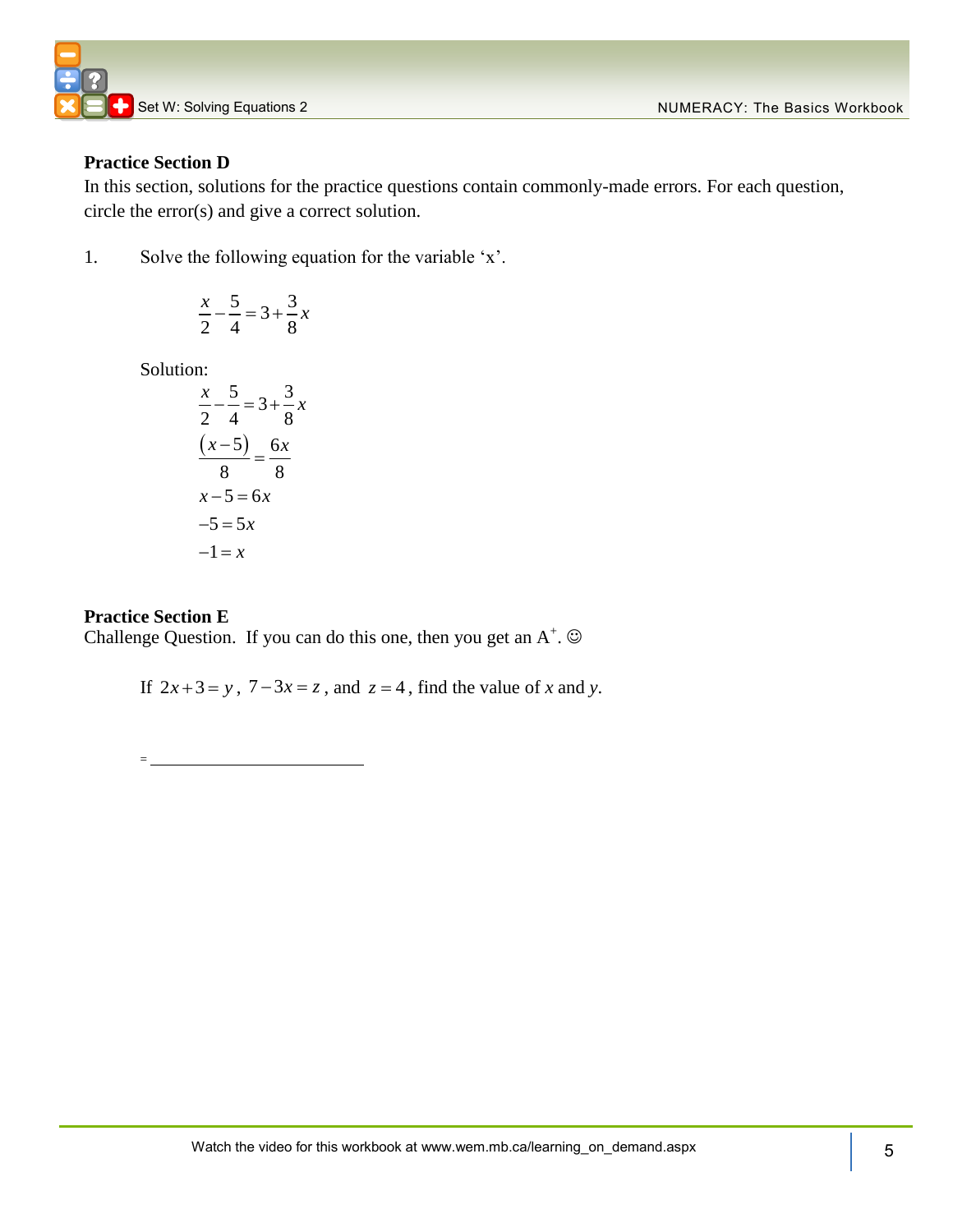NUMERACY: The Basics Workbook

# SOLUTIONS

# Set W

Solving Equations 2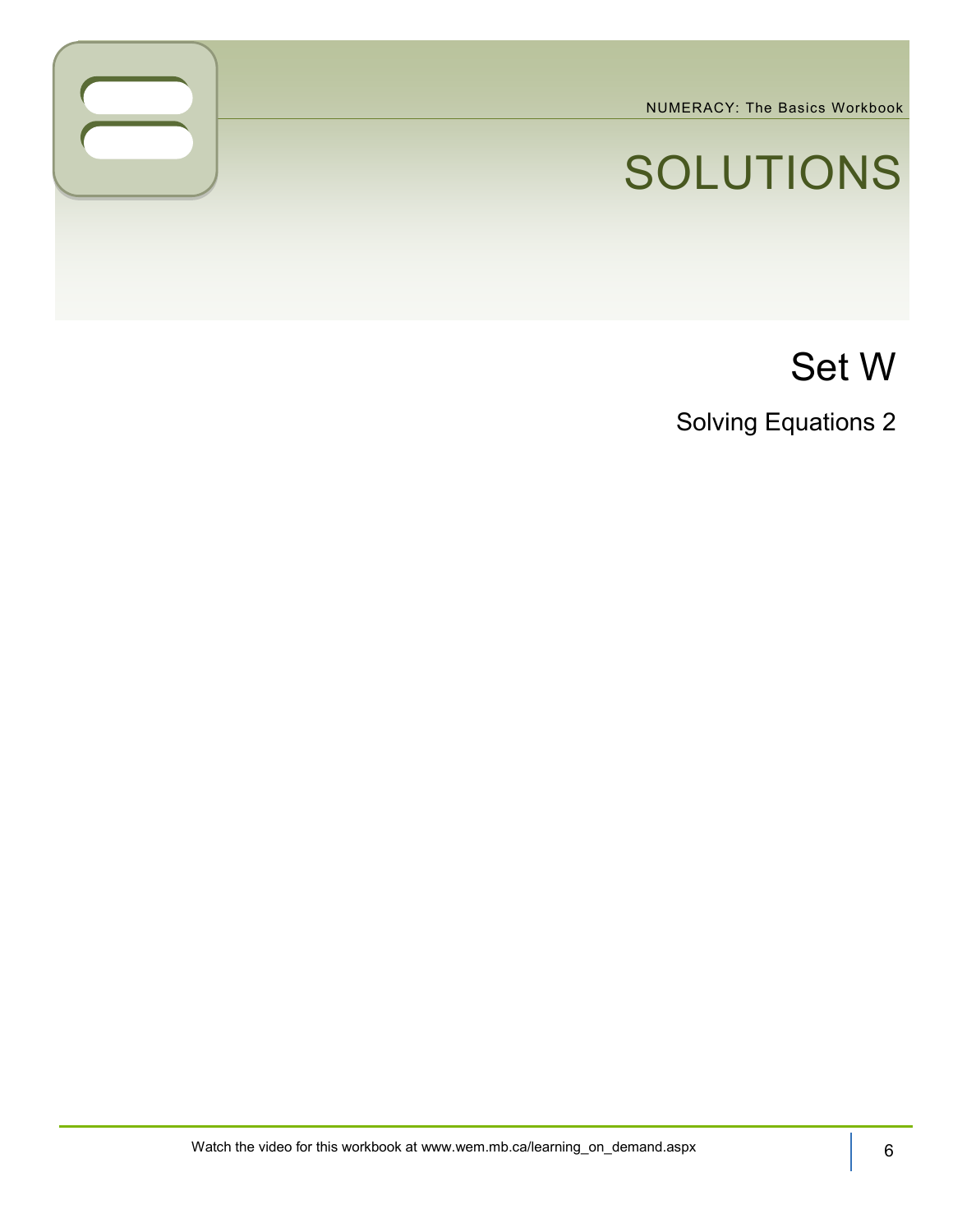## **SOLVING EQUATIONS 2**

#### **Practice Section A**

- **1.** Solution:  $2x + 3.5 = 0.5 + 9$  $2x + 3.5 = 9.5$  $2x = 6$  $x = 3$
- **2.** Solution:
	- $0.3x = 10$ 10 0.3  $x = 33.3$ 33.33 *x x*
- **3.** Solution:

 $2x = 0.39x + 1$  $1.61x = 1$ 1 1.61  $x = 0.6211$  $x = 0.62$ *x*

- **4.** Solution:
	- $0.75 + 3x = 3(2x + 1) 4$  $0.75 + 3x = 6x + 3 - 4$  $0.75 + 3x = 6x - 1$  $1.75 + 3x = 6x$  $1.75 = 3x$ 1.75 3  $0.583 = x$  $0.58 = x$  $= x$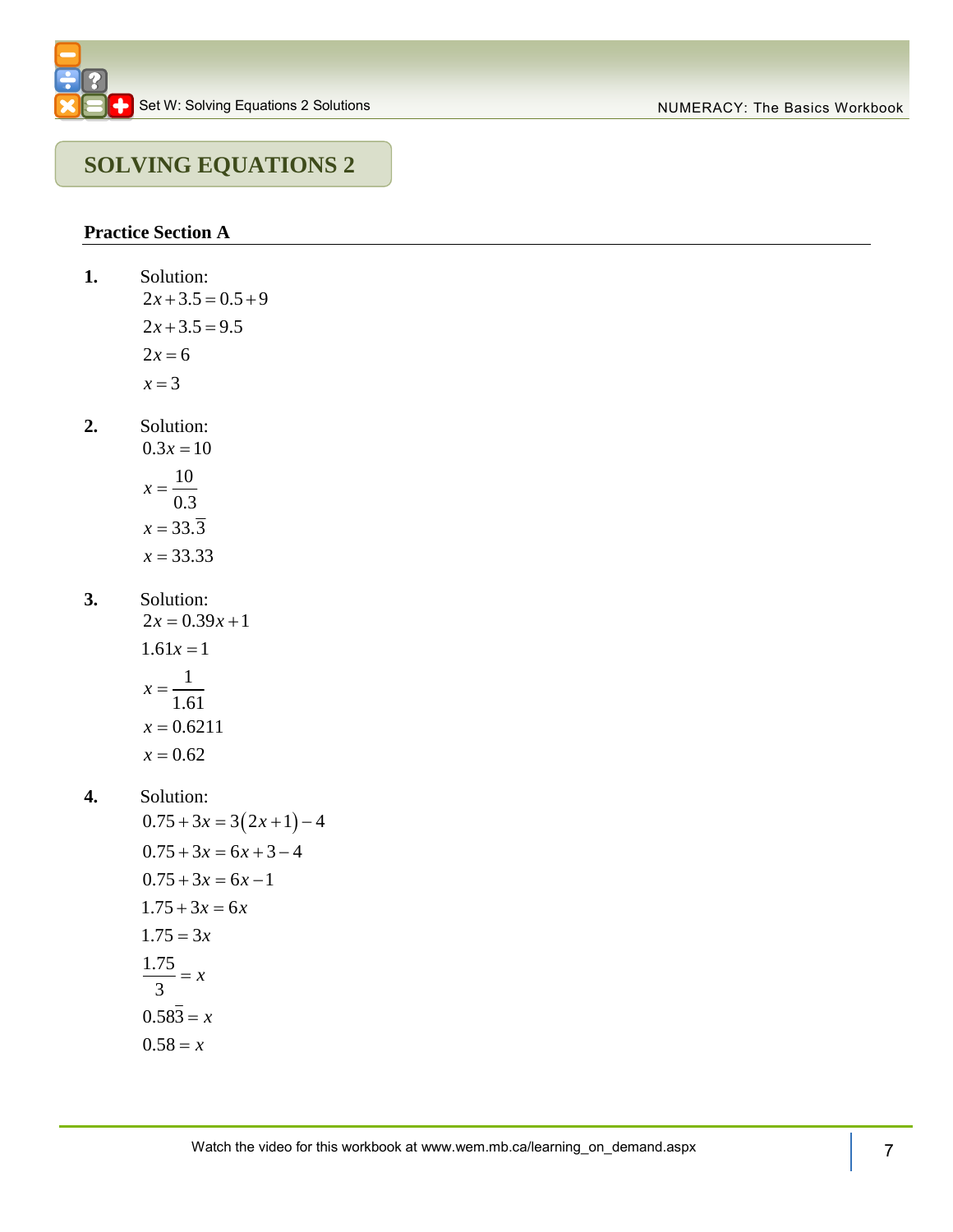Solution.  
\n
$$
2x + 3(2x + 4) = 9 + 3\frac{7}{8} \div \frac{1}{3}
$$
\n
$$
2x + 6x + 12 = 9 + \frac{31}{8} \times \frac{3}{1}
$$
\n
$$
8x + 12 = 9 + \frac{93}{8}
$$
\n
$$
8x + 12 = 9\left(\frac{8}{8}\right) + \frac{93}{8}
$$
\n
$$
8x + 12 = \frac{72 + 93}{8}
$$
\n
$$
8x + 12 = \frac{165}{8}
$$
\n
$$
8x = \frac{165}{8} - 12\left(\frac{8}{8}\right)
$$
\n
$$
8x = \frac{165 - 96}{8}
$$
\n
$$
8x = \frac{69}{8}
$$
\n
$$
x = \frac{69}{8} \div 8
$$
\n
$$
x = \frac{69}{8} \times \frac{1}{8}
$$
\n
$$
x = \frac{69}{64} \times \frac{1}{8}
$$

6. Solution:  
\n
$$
1\frac{1}{2}x + 3\frac{7}{8}\left(2x + \frac{1}{2}\right) = 6
$$
\n
$$
\frac{3}{2}x + \frac{31}{8}\left(2x + \frac{1}{2}\right) = 6
$$
\n
$$
(4) \cancel{8} \frac{3}{2}x + \cancel{8} \frac{31}{8}\left(2x + \frac{1}{2}\right) = (8)6
$$
\n
$$
12x + 31\left(2x + \frac{1}{2}\right) = 48
$$
\n
$$
12x + 62x + \frac{31}{2} = 48
$$
\n
$$
74x = 48 - \frac{31}{2}
$$
\n
$$
74x = 48\left(\frac{2}{2}\right) - \frac{31}{2}
$$
\n
$$
74x = \frac{96 - 31}{2}
$$
\n
$$
74x = \frac{65}{2}
$$
\n
$$
x = \frac{65}{2} \div 74
$$
\n
$$
x = \frac{65}{2} \times \frac{1}{74}
$$
\n
$$
x = \frac{65}{148}
$$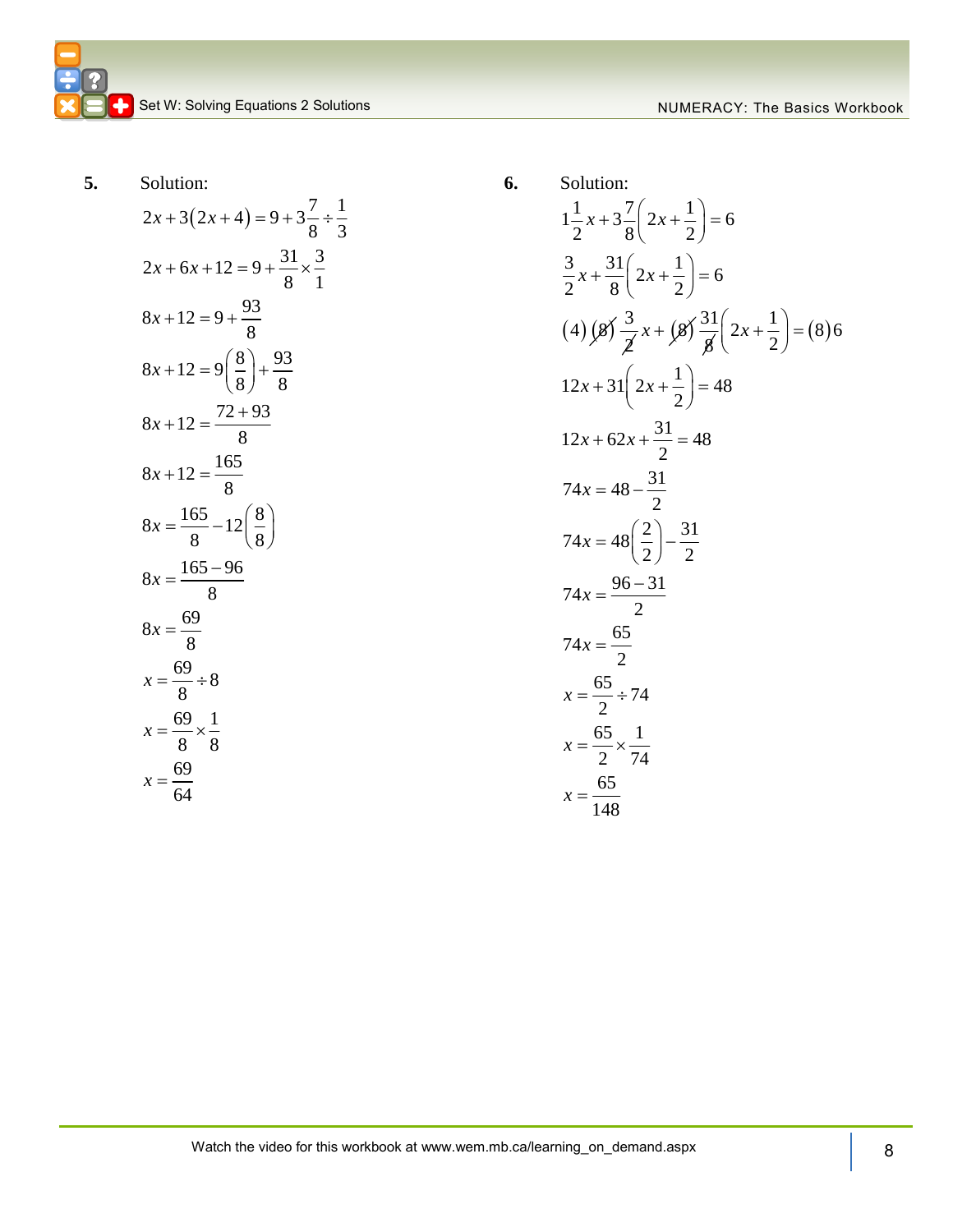**7.** Solution:  $2\frac{3}{4}\left(1\frac{5}{8}+2.5x\right)=2-(x+3)$  $rac{5}{4}$   $\frac{1}{8}$  $\frac{11}{4} \left( \frac{13}{8} + 2.5x \right) = 2 - x - 3$  $rac{1}{4} \left( \frac{1}{8} \right)$  $2.75(1.625 + 2.5x) = -x - 1$  $4.46875 + 6.875x = -x - 1$  $4.46875 + 7.875x = -1$  $7.875x = -5.46875$ 5.46875 7.875  $x = -0.69\overline{4}$  $x = -0.69$  $\left(1\frac{5}{8} + 2.5x\right) = 2 - (x + 3)$  $\left(\frac{13}{8} + 2.5x\right) = 2 - x - 3$  $x = -$ 

**8.** Solution:

$$
\frac{x}{3} + 3 = 11
$$
  

$$
\left(\frac{3}{3}\right) \frac{x}{3} + (3)3 = (3)11
$$
  

$$
x + 9 = 33
$$
  

$$
x = 24
$$

**9.** Solution:

$$
\frac{3x}{5} - 2 = 5
$$
  
\n
$$
\left(\frac{5}{5}\right) \frac{3x}{5} - (5)2 = (5)5
$$
  
\n
$$
3x - 10 = 25
$$
  
\n
$$
3x = 35
$$
  
\n
$$
x = \frac{35}{3}
$$

$$
7 + 2x = \frac{x}{3} + 2x
$$
  
(3)7 + (3)2x =  $(2) \frac{x}{3} + (3) 2x$   
21 + 6x = x + 6x  
21 + 6x = 7x  
21 = x

11. Solution:  
\n
$$
3x - \frac{13}{16} = \frac{x}{8} + 2
$$
\n
$$
(16)3x - (\cancel{16})\frac{13}{\cancel{16}} = 2(\cancel{16})\frac{x}{\cancel{8}} + (16)2
$$
\n
$$
48x - 13 = 2x + 32
$$
\n
$$
46x = 45
$$
\n
$$
x = \frac{45}{46}
$$

12. Solution:  
\n
$$
\frac{3x}{2} - 5 = \frac{2}{3} + \frac{x}{4}
$$
\n
$$
2(\cancel{4}) \frac{3x}{\cancel{2}} - (4)5 = (4)\frac{2}{3} + (\cancel{4}) \frac{x}{\cancel{4}}
$$
\n
$$
6x - 20 = \frac{8}{3} + x
$$
\n
$$
(3) 6x - (3) 20 = \cancel{3} \frac{8}{\cancel{3}} + (3) x
$$
\n
$$
18x - 60 = 8 + 3x
$$
\n
$$
15x = 68
$$
\n
$$
x = \frac{68}{15}
$$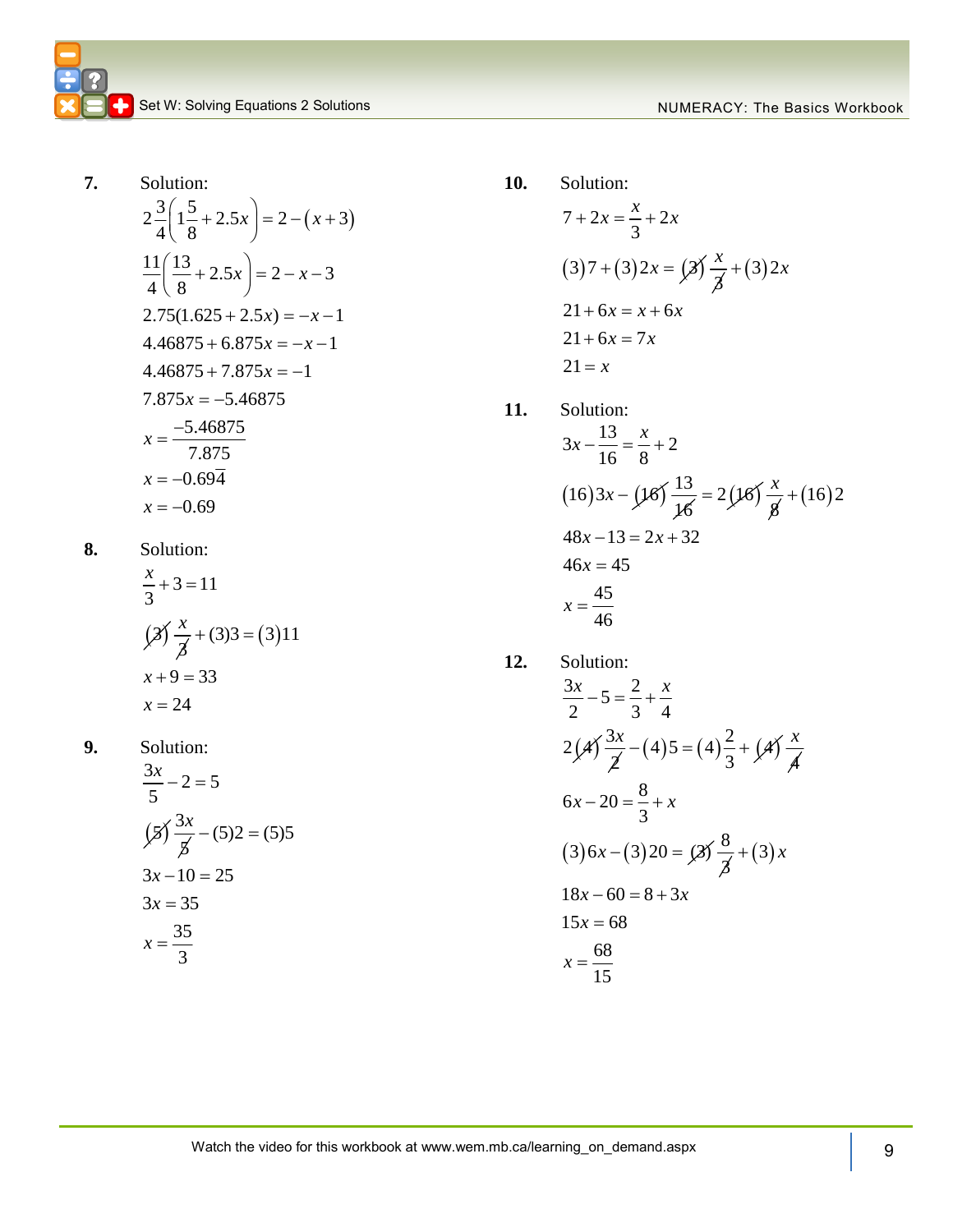$$
\frac{x}{3} - 2 = \frac{3}{2}(x - 2)
$$
  
2(*6*)  $\frac{x}{3}$  - (6) 2 = 3(*6*)  $\frac{3}{2}(x - 2)$   
2x - 12 = 9(x - 2)  
2x - 12 = 9x - 18  
2x + 6 = 9x  
6 = 7x  
6 = 7x  
 $\frac{6}{7} = x$ 

**14.** Solution:

Solution:  
\n
$$
\frac{7x}{8} - 2x + 3 = \frac{x}{3} + 5x - 2\frac{1}{4}
$$
\n
$$
3(24)\frac{7x}{8} - (24)2x + (24)3 = 8(24)\frac{x}{8} + (24)5x - 6(24)\frac{9}{8}
$$
\n
$$
21x - 48x + 72 = 8x + 120x - 54
$$
\n
$$
72 + 54 = 8x + 120x + 48x - 21x
$$
\n
$$
126 = 155x
$$
\n
$$
x = \frac{126}{155}
$$

Solution:  
\n
$$
16 = 3 + \frac{x}{4} - \frac{5x}{8} + 5\left(3x + \frac{7}{8}\right)
$$
\n
$$
(8) 16 = (8)3 + 2\left(\frac{8}{4}\right)\frac{x}{4} - \left(\frac{8}{4}\right)\frac{5x}{8} + (8)5\left(3x + \frac{7}{8}\right)
$$
\n
$$
128 = 24 + 2x - 5x + 40\left(3x + \frac{7}{8}\right)
$$
\n
$$
128 = 24 - 3x + 120x + 5\left(\frac{40}{4}\right)\frac{7}{8}
$$
\n
$$
128 = 24 + 117x + 35
$$
\n
$$
128 - 24 - 35 = 117x
$$
\n
$$
69 = 117x
$$
\n
$$
\frac{69}{117} = x
$$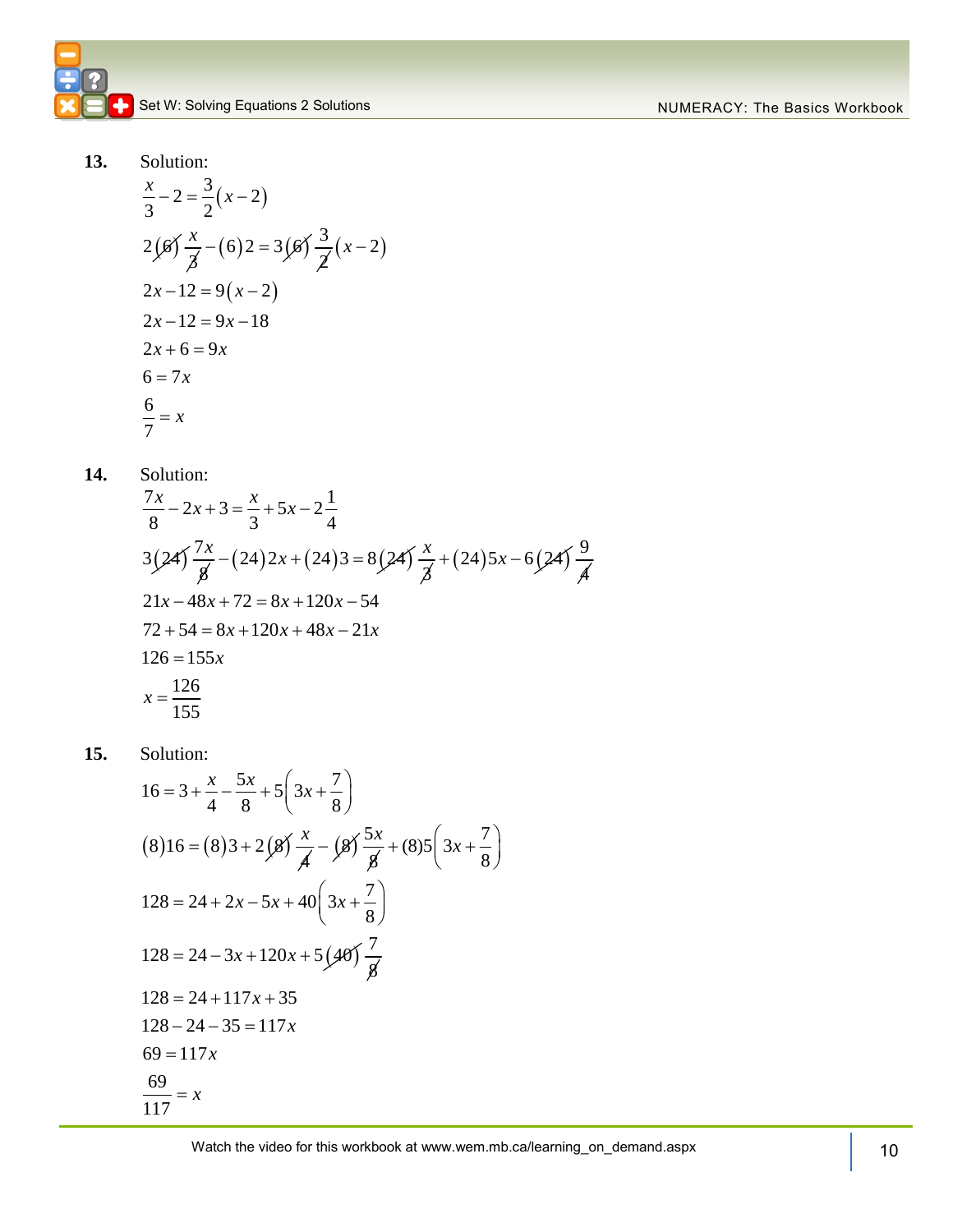#### **Practice Section B**

**1.** Solution:

$$
x-7(2-3x)-7x = \frac{x}{2}+4
$$
  
(2)  $x - (2)7(2-3x) - (2)7x = (2) \frac{x}{2} + (2)4$   
 $2x-14(2-3x)-14x = x+8$   
 $2x-28+42x-14x = x+8$   
 $30x-28 = x+8$   
 $29x = 36$   
 $x = \frac{36}{29}$ 

**2.** Solution: Solution:<br>2x =  $\frac{5}{2}(2x-3)+\frac{3}{2}$  $(4) 2x = 2(x) \frac{5}{x}$  $x = \frac{5}{2}(2x-3) + \frac{3x}{4}$  $\frac{5}{2}(2x-3) + (4)^{2}$ 4 *x*  $8x = 10(2x-3) + 3x$  $8x = 10(2x - 3) + 3x$ <br> $8x = 20x - 30 + 3x$  $8x = 20x$ <br> $30 = 15x$  $2 = x$ 

**3.** Solution:

$$
7 - \frac{2}{x} = 5
$$
  
\n
$$
(x)7 - (x) \frac{2}{x} = (x)
$$
  
\n
$$
7x - 2 = 5x
$$
  
\n
$$
7x = 5x + 2
$$
  
\n
$$
2x = 2
$$
  
\n
$$
x = 1
$$

5

$$
3 + \frac{5}{x} + 10 = 18
$$
  
(x)3 + (x)  $\frac{5}{x}$  + (x)10 = (x)18  
3x + 5 + 10x = 18x  
13x + 5 = 18x  
5 = 5x  
1 = x

Solution:  
\n
$$
4 = 12 - \frac{6}{x}
$$
\n
$$
(x)4 = (x)12 - (x) \frac{6}{x}
$$
\n
$$
4x = 12x - 6
$$
\n
$$
4x + 6 = 12x
$$
\n
$$
6 = 8x
$$
\n
$$
x = \frac{6}{8}
$$

**5.** Solution:

6. Solution:  
\n
$$
\frac{5}{x} - 4 = \frac{7}{4} + \frac{1}{x}
$$
\n
$$
(4 \cancel{x}) \frac{5}{\cancel{x}} - (4x)4 = (\cancel{4}x) \frac{7}{\cancel{4}} + (4 \cancel{x}) \frac{1}{\cancel{x}}
$$
\n
$$
20 - 16x = 7x + 4
$$
\n
$$
20 - 4 = 7x + 16x
$$
\n
$$
16 = 23x
$$
\n
$$
\frac{16}{23} = x
$$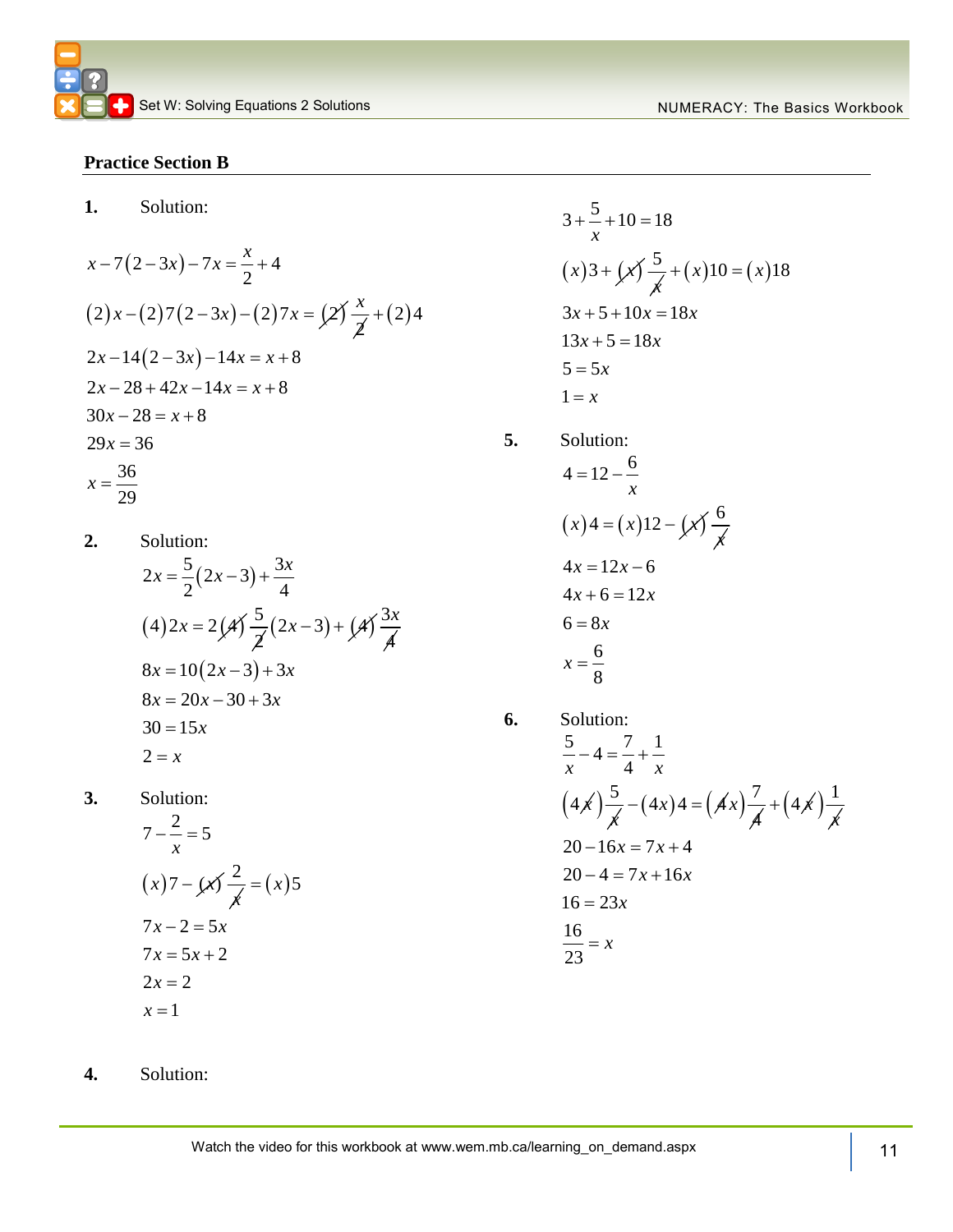$$
3 + \frac{(x-2)}{x} = \frac{3}{x} + 6
$$
  
(x)  $3 + \cancel{(x)} \frac{(x-2)}{\cancel{(x)}} = \cancel{(x)} \frac{3}{\cancel{(x)}} + (x)6$   
 $3x + x - 2 = 3 + 6x$   
 $4x - 2 = 3 + 6x$   
 $-2 - 3 = 6x - 4x$   
 $-5 = 2x$   
 $-\frac{5}{2} = x$ 

8. Solution:  
\n
$$
\frac{7x}{3} + \frac{3}{4} = 4\frac{1}{2}x
$$
\n
$$
4(12) \frac{7x}{3} + 3(12) \frac{3}{4} = 6(12) \frac{9}{2}x
$$
\n
$$
28x + 9 = 54x
$$
\n
$$
9 = 26x
$$
\n
$$
\frac{9}{26} = x
$$

9. Solution:  
\n
$$
5(1+3x) - \frac{1}{2} \left(4x - \frac{3}{4}\right) = 3
$$
\n
$$
(2)5(1+3x) - \left(2\right) \frac{1}{2} \left(4x - \frac{3}{4}\right) = (2)3
$$
\n
$$
10(1+3x) - 4x + \frac{3}{4} = 6
$$
\n
$$
10+30x - 4x + \frac{3}{4} = 6
$$
\n
$$
26x = 6 - 10 - \frac{3}{4}
$$
\n
$$
26x = -4 - \frac{3}{4}
$$
\n
$$
(4)26x = (4)(-4) - \left(4\right) \frac{3}{4}
$$
\n
$$
104x = -16 - 3
$$
\n
$$
104x = -19
$$
\n
$$
x = -\frac{19}{104}
$$

$$
\frac{3x}{2} + 2\frac{(x-1)}{4} = 15 - 3(5 - x)
$$
  
2(*A*)  $\frac{3x}{2} + (A\hat{)}2\frac{(x-1)}{A} = (4)15 - (4)3(5 - x)$   
6x + 2(x-1) = 60 - 12(5 - x)  
6x + 2x - 2 = 60 - 60 + 12x  
8x - 2 = 12x  
-2 = 4x  
 $\frac{2}{4} = x$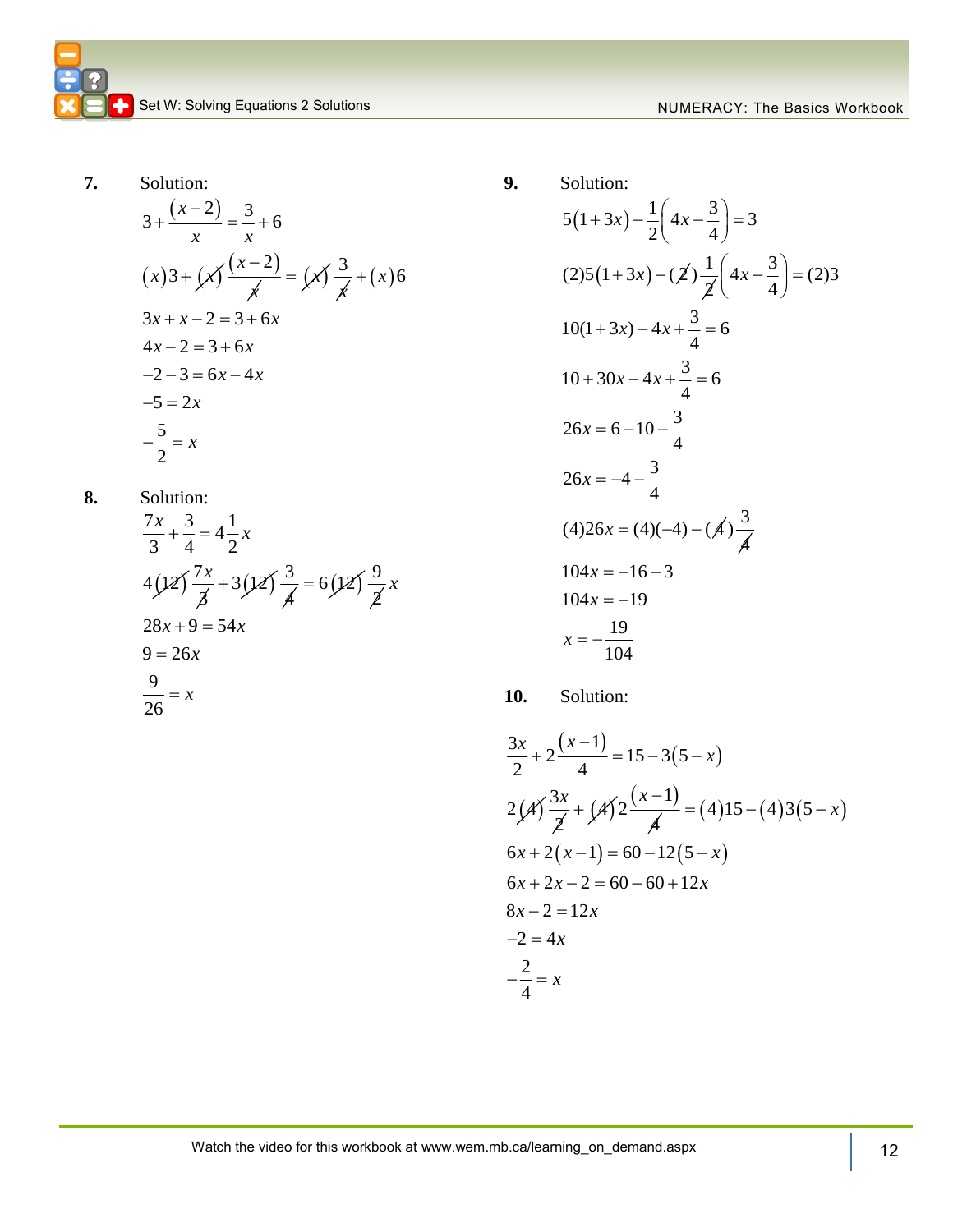#### **Practice Section C**

**1.** 

Solution:  
\n
$$
3 + x - 2(1 - x) + 5(2x + 4) - 15 = 0
$$
\n
$$
3 + x - 2 + 2x + 10x + 20 - 15 = 0
$$
\n
$$
6 + 13x = 0
$$
\n
$$
13x = -6
$$
\n
$$
x = -\frac{6}{13}
$$

Solution:  
\n
$$
\frac{7}{4} - 2\frac{1}{2}\left(1\frac{3}{8} - \frac{1}{2}x\right) = x - 3 + \frac{1}{4}(4x + 1)
$$
\n
$$
\left(\cancel{4}\right)\frac{7}{\cancel{4}} - 2\left(\cancel{4}\right)\frac{5}{\cancel{2}}\left(\frac{11}{8} - \frac{1}{2}x\right) = (4)x - (4)3 + \left(\cancel{4}\right)\frac{1}{\cancel{4}}(4x + 1)
$$
\n
$$
7 - 10\left(\frac{11}{8} - \frac{1}{2}x\right) = 4x - 12 + 4x + 1
$$
\n
$$
7 - 5\left(\cancel{10}\right)\frac{11}{4\cancel{4}} + 5\left(\cancel{10}\right)\frac{1}{\cancel{2}}x = 8x - 11
$$
\n
$$
7 - \frac{55}{4} + 5x = 8x - 11
$$
\n
$$
11 + 7 - \frac{55}{4} = 8x - 5x
$$
\n
$$
(4)18 - \left(\cancel{4}\right)\frac{55}{\cancel{4}} = (4)3x
$$
\n
$$
72 - 55 = 12x
$$
\n
$$
17 = 12x
$$
\n
$$
\frac{17}{12} = x
$$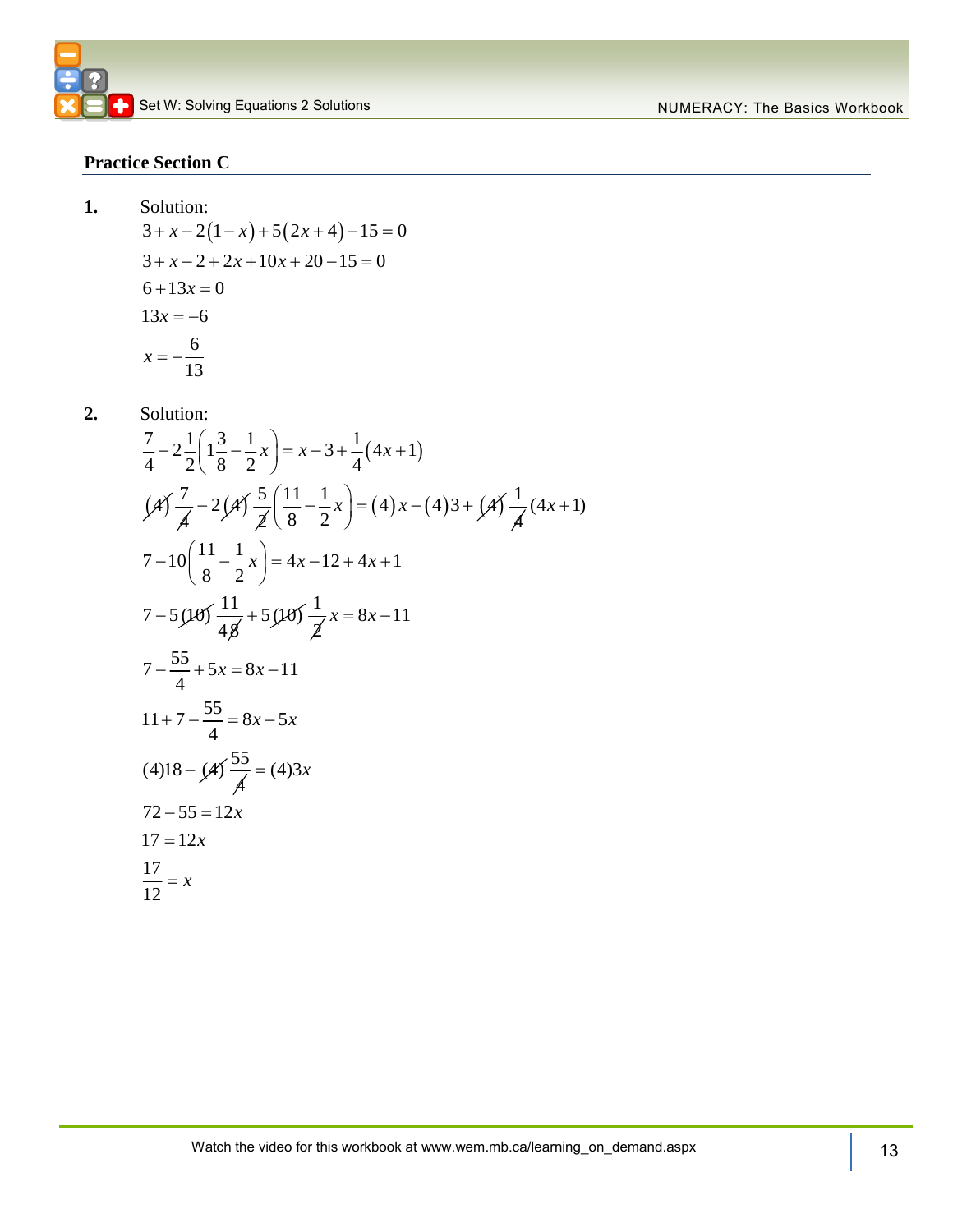Solution:  
\n
$$
7 + 3x \div \frac{1}{2} + x - 2(3 - 2x) + 3\frac{1}{4}(x + 1) = 1
$$
\n
$$
7 + 6x + x - 6 + 4x + \frac{13}{4}(x + 1) = 1
$$
\n
$$
1 + 11x + \frac{13}{4}x + \frac{13}{4} = 1
$$
\n
$$
(4)1 + (4)11x + (4) \frac{13}{4}x + (4) \frac{13}{4} = (4)1
$$
\n
$$
4 + 44x + 13x + 13 = 4
$$
\n
$$
17 + 57x = 4
$$
\n
$$
57x = -13
$$
\n
$$
x = -\frac{13}{57}
$$

**4.** Solution:

Solution:  
\n
$$
4x + \frac{3(x-1)}{2} + x - \frac{2(x+3)}{5} = 6x
$$
\n
$$
(10)4x + 5(10) \frac{3(x-1)}{2} + (10)x - 2(10) \frac{2(x+3)}{5} = (10)6x
$$
\n
$$
40x + 15(x-1) + 10x - 4(x+3) = 60x
$$
\n
$$
40x + 15x - 15 + 10x - 4x - 12 = 60x
$$
\n
$$
61x - 27 = 60x
$$
\n
$$
x = 27
$$

Solution:  
\n
$$
4 + 2(x+1) - \frac{x}{2} + 20\% \times 20 = 3(1-x) + 2
$$
\n
$$
4 + 2x + 2 - \frac{x}{2} + 4 = 3 - 3x + 2
$$
\n
$$
10 + 2x - \frac{x}{2} = 5 - 3x
$$
\n
$$
(2)10 + (2)2x - (2) \frac{x}{2} = (2)5 - (2)3x
$$
\n
$$
20 + 4x - x = 10 - 6x
$$
\n
$$
9x = -10
$$
\n
$$
x = -\frac{10}{9}
$$